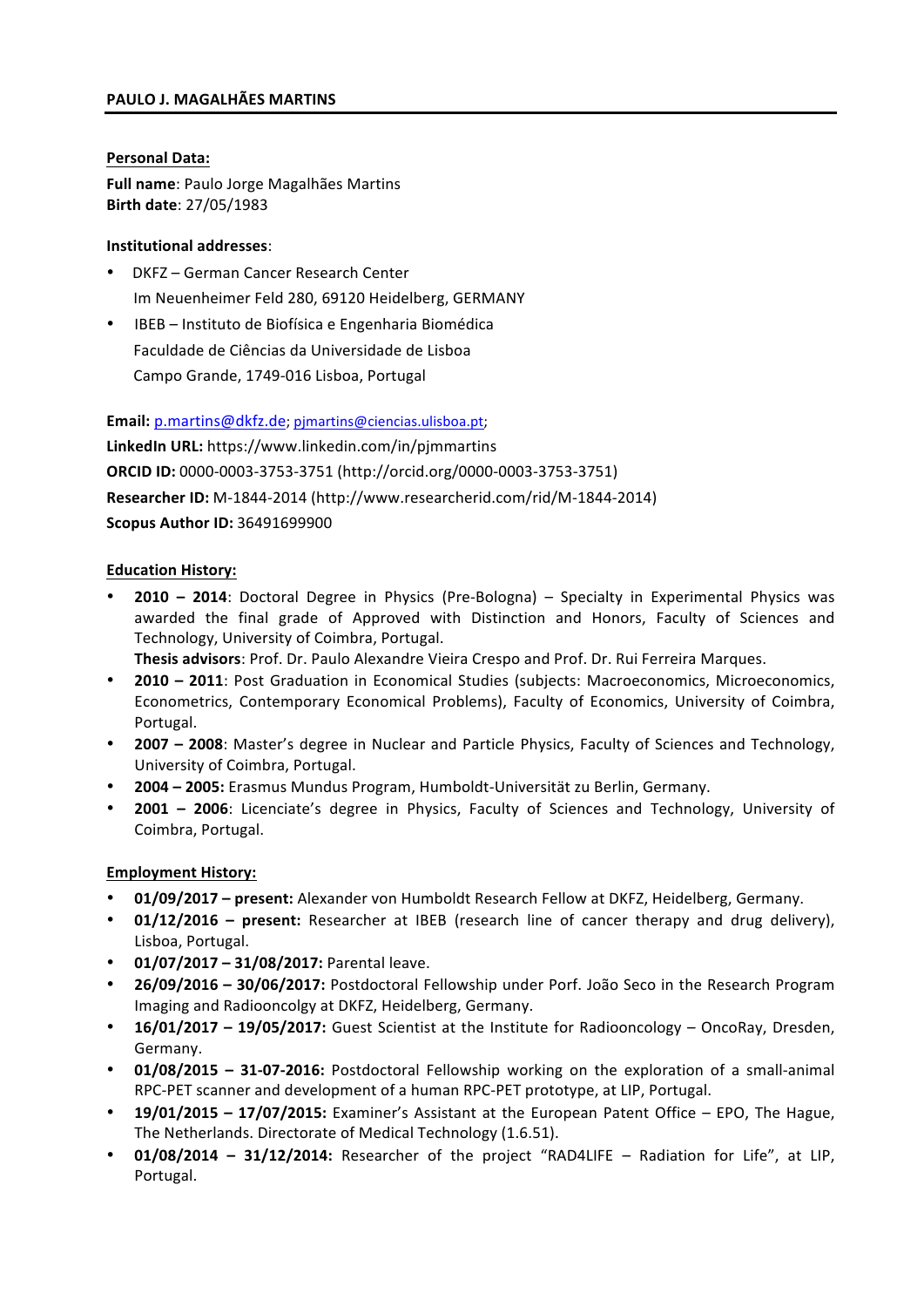- **01/12/2013 31/05/2014:** Researcher of the project "NEULAND An innovator time-of-flight detector for high energy neutrons in GSI and FAIR", at LIP, Portugal.
- **01/03/2013** 30/11/2013: Researcher of the project "Participation in the RD51 collaboration: detectors and resistive plate chamber physics" (CERN/FP/116392/2010), at LIP, Portugal.
- **01/06/2010 – 28/02/2013**: Doctoral Scholarship working on the demonstration of a Positron Emission Tomography (PET) small-animal scanner based on Resistive Plate Chambers (RPCs), at LIP, Portugal.
- **01/03/2009 – 31/05/2010**: Researcher working on the laser system for the calibration and monitoring of the photomultiplier tubes of the Tile Calorimeter – TileCal, of ATLAS detector, at CERN, Switzerland, and LIP, Portugal.
- 01/01/2009 28/02/2009: Researcher of the project "Collaboration on ATLAS experiment" (CERN/FP/83551/2008), at LIP, Portugal.
- **01/07/2007** 31/12/2008: Researcher of the project "GRID for simulation and data analysis in ATLAS/LHC" (GRID/GRI/81727/2006), at LIP, Portugal.
- **01/11/2006 – 30/06/2007**: Researcher of the project "Physics at LHC" (POCI/FP/81950/2007), at LIP, Portugal.
- **16/05/2006 15/09/2006**: Researcher of the project "Promoting scientific dissemination in Particle Physics" (POCTI/DIV/2005/00087), at LIP, Portugal.

Areas of Scientific Activity: Radiation Physics; Detector Technology; Particle Therapy; Prompt-Gamma Imaging; Prototype Development; Medical Instrumentation; Image Reconstruction; Positron Emission Tomography; Preclinical Imaging; Resistive Plate Chambers; Intellectual Property.

# **Selected Publications** (out of 78)

- Martins, P., Dal Bello, R., Rinscheid, A., Roemer, K., Werner, T., Enghardt, W., Pausch, G., Seco, J., Prompt gamma spectroscopy for range control with  $CeBr<sub>3</sub>$  (accepted).
- Martins, P., Crespo, P., Couceiro, M., Ferreira, N. C., Marques, R. F., Seco, J., Fonte, P. (2017): Fast full-body reconstruction for a functional RPC-PET imaging system using list-mode simulated data and its applicability to radiation oncology and radiology, arXiv:1706.07075 [physics.med-ph].
- Martins, P., Blanco, A., Crespo, P., Marques, M.F.R., Ferreira Marques, R., Gordo, P.M., Kajetanowicz, M., Korcyl, G., Lopes, L., Michel, J., Palka, M., Traxler, M., Fonte, P. (2014): Towards very high resolution RPC-PET for small animals, Journal of Instrumentation, v. 9, n. 10, p. C10012-C10012. DOI: 10.1088/1748-0221/9/10/C10012.
- Crespo, P., Blanco, A., Couceiro, M., Ferreira N.C., Lopes, L., **Martins, P.**, Marques, R., Fonte, P. (2013): Resistive plate chambers in positron emission tomography. The European Physical Journal Plus, v. 128, n. 7, p. 1-35. DOI: 10.1140/epjp/i2013-13073-5.
- ATLAS Collaboration, (2010): Readiness of the ATLAS Tile Calorimeter for LHC collisions. The European Physical Journal C, v. 70, n. 4, p. 1193-1236. DOI: 10.1140/epjc/s10052-010- 1508-y.

#### **Selected Communications**

- P. Martins *et al.* 2017 Fast full-body reconstruction for a functional RPC-PET imaging system using listmode simulated data and its applicability to radiation oncology and radiology. BiGART2017 - 15<sup>th</sup> Acta Oncologica Conference, Aarhus, Denmark. (Poster).
- P. Martins *et al.* 2015 An ultra-high resolution preclinical positron emission tomography scanner. IEEE 4<sup>th</sup> Portuguese Meeting on Bioengineering (ENBENG), Porto, Portugal. (Oral).
- P. Martins *et al.* 2014 A High Resolution RPC-PET Prototype for Small Animals. Física 2014 19<sup>th</sup> Physics National Conference, Lisboa, Portugal. (Oral).
- P. Martins et al. 2013 Achieving 0.4-mm FWHM Spatial Resolution with an RPC-Based Small-Animal PET Prototype. IEEE Nucl. Sci. Symp. & Med. Imag. Conf., Seoul, South Korea. (Poster).
- P. Martins et al. 2012. Experimental Sub-Millimeter Resolution with a Small-Animal RPC-PET Prototype. IEEE Nucl. Sci. Symp. & Med. Imag. Conf., Anaheim, USA. (Poster).
- P. Martins *et al.* 2012. On Lesion Detectability by Means of 300 ps-FWHM TOF Whole-Body RPC-PET: an Experiment-Based Simulation Study. IEEE Nucl. Sci. Symp. & Med. Imag. Conf., Anaheim, USA. (Poster).